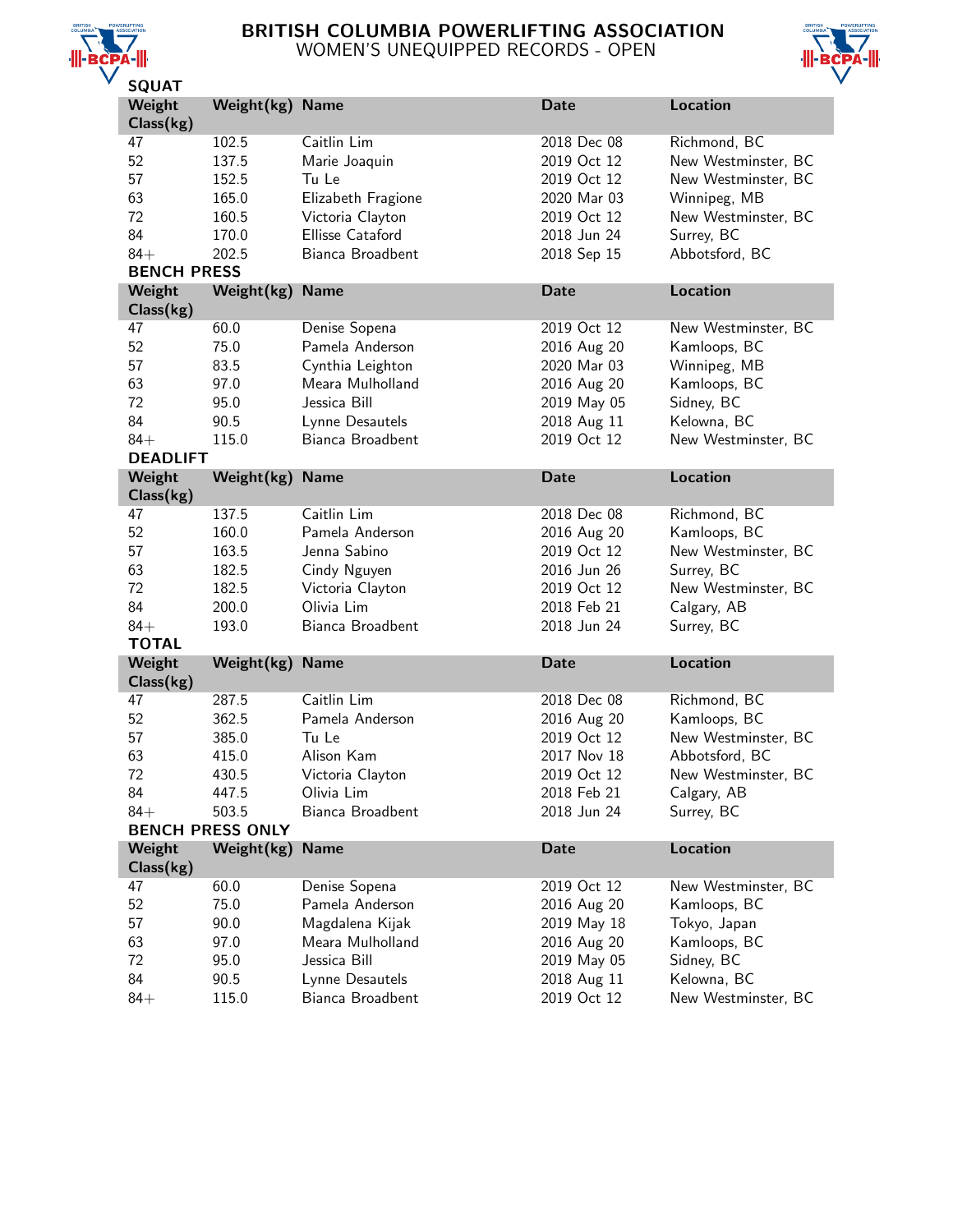

# BRITISH COLUMBIA POWERLIFTING ASSOCIATION WOMEN'S UNEQUIPPED RECORDS - SUB-JUNIOR



| <b>SQUAT</b>       |                         |                      |             |                     |
|--------------------|-------------------------|----------------------|-------------|---------------------|
| Weight             | Weight(kg)              | <b>Name</b>          | <b>Date</b> | <b>Location</b>     |
| Class(kg)          |                         |                      |             |                     |
| 43                 | 55.0                    | Ava Nering           | 2019 Jan 19 | Vancouver, BC       |
| 47                 | 40.0                    | minimum standard     |             |                     |
| 52                 | 90.0                    | Kassidy Webster      | 2014 Jun 22 | Vancouver, BC       |
| 57                 | 95.0                    | Nicole Cabug         | 2018 Oct 13 | New Westminster, BC |
| 63                 | 97.5                    | Emma Gilchrist       | 2017 Jan 14 | Vancouver, BC       |
| 72                 | 130.0                   | Lily Riggs           | 2017 Oct 14 | New Westminster, BC |
| 84                 | 57.5                    | minimum standard     |             |                     |
|                    |                         |                      |             |                     |
| $84+$              | 62.5                    | minimum standard     |             |                     |
| <b>BENCH PRESS</b> |                         |                      |             |                     |
| Weight             | Weight(kg)              | <b>Name</b>          | <b>Date</b> | <b>Location</b>     |
| Class(kg)          |                         |                      |             |                     |
| 43                 | 32.5                    | Ava Nering           | 2019 Jan 19 | Vancouver, BC       |
| 47                 | 25.0                    | minimum standard     |             |                     |
| 52                 | 57.5                    | Kassidy Webster      | 2014 Jun 22 | Vancouver, BC       |
| 57                 | 47.5                    | <b>Tessa Sanders</b> | 2015 Oct 17 | Abbotsford, BC      |
| 63                 | 65.0                    | Lauren Iverson       | 2016 Oct 15 | Abbotsford, BC      |
| 72                 | 92.5                    | Lily Riggs           | 2017 Oct 14 | New Westminster, BC |
| 84                 | 35.5                    | minimum standard     |             |                     |
| $84+$              | 37.5                    | minimum standard     |             |                     |
| <b>DEADLIFT</b>    |                         |                      |             |                     |
| Weight             | Weight(kg)              | <b>Name</b>          | <b>Date</b> | <b>Location</b>     |
| Class(kg)          |                         |                      |             |                     |
| 43                 | 80.0                    | Ava Nering           | 2019 Jan 19 | Vancouver, BC       |
| 47                 | 45.0                    | minimum standard     |             |                     |
| 52                 | 120.0                   | Kassidy Webster      | 2014 Jun 22 | Vancouver, BC       |
|                    | 117.5                   |                      |             |                     |
| 57                 |                         | <b>Tessa Sanders</b> | 2015 Oct 17 | Abbotsford, BC      |
| 63                 | 140.5                   | Elizabeth Farlinger  | 2018 Sep 15 | Abbotsford, BC      |
| 72                 | 163.0                   | Eva Leitin           | 2018 Dec 08 | Richmond, BC        |
| 84                 | 65.5                    | minimum standard     |             |                     |
| $84+$              | 70.0                    | minimum standard     |             |                     |
| <b>TOTAL</b>       |                         |                      |             |                     |
| Weight             | Weight(kg)              | <b>Name</b>          | <b>Date</b> | <b>Location</b>     |
| Class(kg)          |                         |                      |             |                     |
| 43                 | 167.5                   | Ava Nering           | 2019 Jan 19 | Vancouver, BC       |
| 47                 | 105.0                   | minimum standard     |             |                     |
| 52                 | 267.5                   | Kassidy Webster      | 2014 Jun 22 | Vancouver, BC       |
| 57                 | 252.5                   | <b>Tessa Sanders</b> | 2015 Oct 17 | Abbotsford, BC      |
| 63                 | 292.5                   | Lauren Iverson       | 2016 Oct 15 | Abbotsford, BC      |
| 72                 | 365.0                   | Lily Riggs           | 2017 Oct 14 | New Westminster, BC |
| 84                 | 155.5                   | minimum standard     |             |                     |
| $84+$              | 165.5                   | minimum standard     |             |                     |
|                    | <b>BENCH PRESS ONLY</b> |                      |             |                     |
| Weight             | Weight(kg)              | <b>Name</b>          | Date        | <b>Location</b>     |
| Class(kg)          |                         |                      |             |                     |
| 43                 | 32.5                    | Ava Nering           | 2019 Jan 19 | Vancouver, BC       |
| 47                 | 27.5                    | minimum standard     |             |                     |
| 52                 | 5.8                     | Kassidy Webster      | 2014 Jun 22 | Vancouver, BC       |
|                    |                         |                      |             |                     |
| 57                 | 47.5                    | Tessa Sanders        | 2015 Oct 17 | Abbotsford, BC      |
| 63                 | 65.0                    | Lauren Iverson       | 2016 Oct 15 | Abbotsford, B       |
| 72                 | 72.5                    | Lily Riggs           | 2017 Oct 14 | New Westminster, BC |
| 84                 | 40.0                    | minimum standard     |             |                     |
| $84+$              | 42.5                    | minimum standard     |             |                     |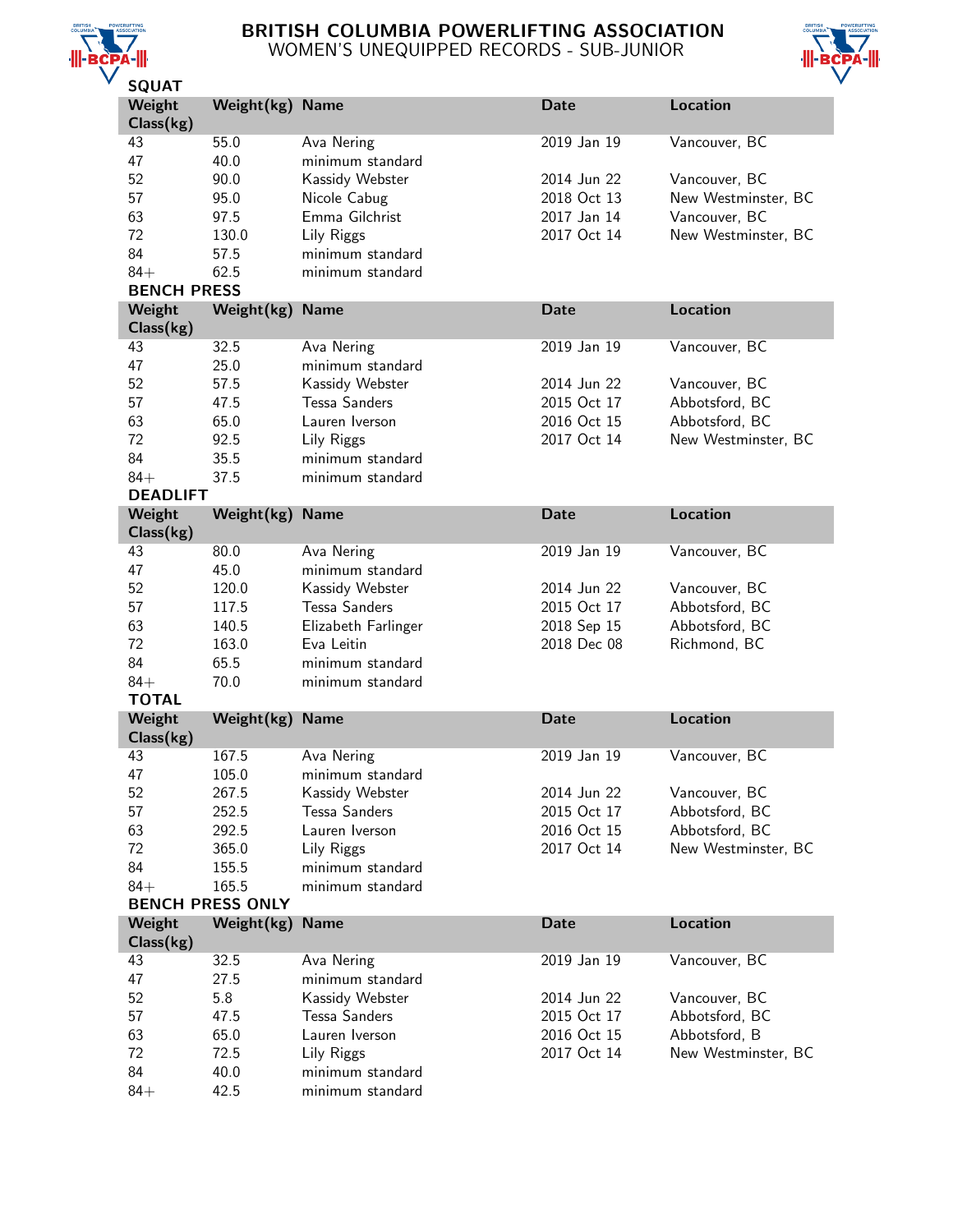

# BRITISH COLUMBIA POWERLIFTING ASSOCIATION WOMEN'S UNEQUIPPED RECORDS - JUNIOR



| <b>JUUAI</b>          |                         |                                    |                            |                                       |
|-----------------------|-------------------------|------------------------------------|----------------------------|---------------------------------------|
| Weight<br>Class(kg)   | Weight(kg) Name         |                                    | <b>Date</b>                | <b>Location</b>                       |
| 43                    | 60.5                    | minimum standard                   |                            |                                       |
| 47                    | 102.5                   | Caitlin Lim                        | 2018 Dec 08                | Richmond, BC                          |
| 52                    | 122.5                   | Pamela Anderson                    | 2015 Dec 2                 | Richmond, BC                          |
| 57                    |                         | Alison Kam                         | 2016 Mar 26                |                                       |
|                       | 137.5                   |                                    |                            | Richmond, BC                          |
| 63                    | 157.5                   | Alison Kam                         | 2017 Jun 19                | Minsk, BY                             |
| 72                    | 142.5                   | Madison Arnold                     | 2019 Oct 12                | New Westminster, BC                   |
| 84                    | 165.0                   | Olivia Lim                         | 2017 Nov 18                | Abbotsford, BC                        |
| $84+$                 | 167.5                   | Olivia Lim                         | 2017 Jun 10                | Surrey, BC                            |
| <b>BENCH PRESS</b>    |                         |                                    |                            |                                       |
| Weight                | Weight(kg)              | <b>Name</b>                        | <b>Date</b>                | <b>Location</b>                       |
| Class(kg)             |                         |                                    |                            |                                       |
| 43                    | 40.0                    | minimum standard                   |                            |                                       |
| 47                    | 52.5                    | Tianna Singer                      | 2020 Jan 18                | Vancouver, BC                         |
| 52                    | 68.5                    | Pamela Anderson                    | 2015 Jun 28                | Vancouver, BC                         |
| 57                    | 80.0                    | Jesse Rae Kelly                    | 2016 Aug 19                | Kamloops, BC                          |
| 63                    | 82.5                    | Alison Kam                         | 2017 Nov 18                | Abbotsford, BC                        |
| 72                    | 92.5                    | <b>Emily Wiggins</b>               | 2018 Sep 7                 | Edmonton, AB                          |
| 84                    | 90.0                    | Colette Jesson                     | 2019 Oct 12                | New Westminster, BC                   |
| $84+$                 | 95.0                    | Bianca Broadbent                   | 2016 Oct 15                | Abbotsford, BC                        |
| <b>DEADLIFT</b>       |                         |                                    |                            |                                       |
| Weight                | Weight(kg)              | <b>Name</b>                        | <b>Date</b>                | <b>Location</b>                       |
| Class(kg)             |                         |                                    |                            |                                       |
| 43                    | 80.0                    | Ava Nering                         | 2019 Jan 19                | Vancouver, BC                         |
| 47                    | 137.5                   | Caitlin Lim                        | 2018 Dec 08                | Richmond, BC                          |
| 52                    | 152.5                   | Pamela Anderson                    | 2015 Dec 2                 | Richmond, BC                          |
| 57                    | 160.5                   | Naomi McCullough                   | 2018 Nov 18                | Victoria, BC                          |
| 63                    | 177.5                   | Alison Kam                         | 2017 Nov 18                | Abbotsford, BC                        |
| 72                    | 180.0                   | Madison Arnold                     | 2019 Oct 12                | New Westminster, BC                   |
| 84                    |                         | Olivia Lim                         | 2018 Feb 21                |                                       |
|                       | 200.0                   |                                    |                            | Calgary, AB                           |
| $84+$<br><b>TOTAL</b> | 192.5                   | Olivia Lim                         | 2017 Jun 10                | Surrey, BC                            |
| Weight                | Weight(kg)              | <b>Name</b>                        | <b>Date</b>                | <b>Location</b>                       |
| Class(kg)             |                         |                                    |                            |                                       |
| 43                    | 167.5                   | Ava Nering                         | 2019 Jan 19                | Vancouver, BC                         |
| 47                    | 287.5                   | Caitlin Lim                        | 2018 Dec 08                | Richmond, BC                          |
| 52                    | 342.5                   | Pamela Anderson                    | 2015 Dec 2                 | Richmond, BC                          |
| 57                    | 365.0                   | Alison Kam                         | 2016 Mar 26                | Richmond, BC                          |
| 63                    | 415.0                   | Alison Kam                         | 2017 Nov 18                | Abbotsford, BC                        |
| 72                    | 395.0                   | Madison Arnold                     | 2019 Oct 12                | New Westminster, BC                   |
| 84                    | 447.5                   | Olivia Lim                         | 2018 Feb 21                | Calgary, AB                           |
| $84+$                 | 437.5                   | Olivia Lim                         | 2017 Jun 10                | Surrey, BC                            |
|                       |                         |                                    |                            |                                       |
| Weight                |                         |                                    |                            |                                       |
|                       | <b>BENCH PRESS ONLY</b> |                                    |                            |                                       |
|                       | Weight(kg)              | <b>Name</b>                        | <b>Date</b>                | <b>Location</b>                       |
| Class(kg)             |                         |                                    |                            |                                       |
| 43                    | 40.0                    | minimum standard                   |                            |                                       |
| 47                    | 52.5                    | Tianna Singer                      | 2020 Jan 18                | Vancouver, BC                         |
| 52                    | 68.5                    | Pamela Anderson                    | 2015 Jun 28                | Vancouver, BC                         |
| 57                    | 80.0                    | Jesse Rae Kelly                    | 2016 Aug 19                | Kamloops, BC                          |
| 63                    | 82.5                    | Alison Kam                         | 2017 Nov 18                | Abbotsford, BC                        |
| 72                    | 92.5                    | <b>Emily Wiggins</b>               | 2018 Sep 7                 | Edmonton, AB                          |
| 84<br>$84+$           | 90.0<br>95.0            | Colette Jesson<br>Bianca Broadbent | 2019 Oct 12<br>2016 Oct 15 | New Westminster, BC<br>Abbotsford, BC |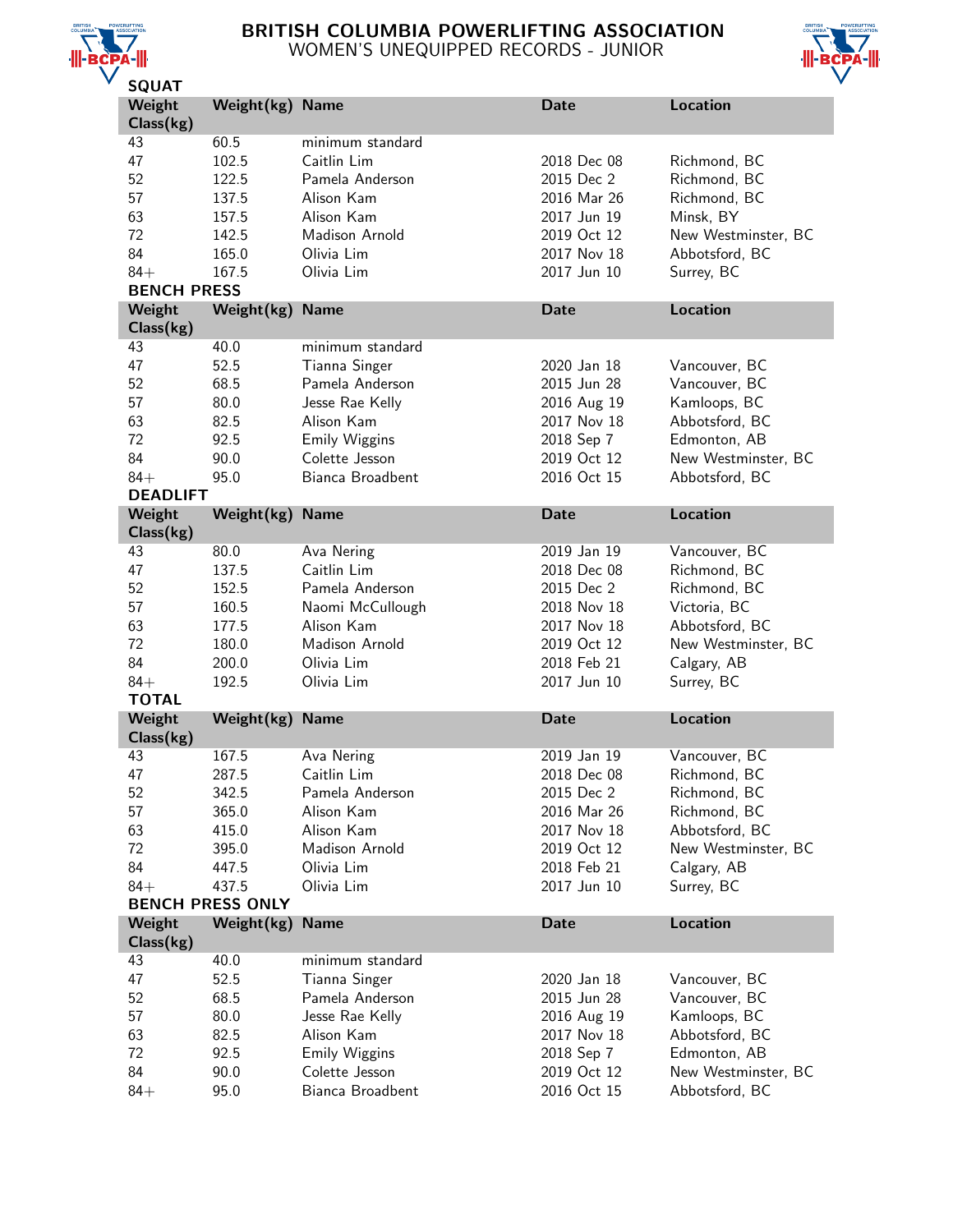

# BRITISH COLUMBIA POWERLIFTING ASSOCIATION WOMEN'S UNEQUIPPED RECORDS - MASTER I



| JQUAI              |                         |                     |             |                     |
|--------------------|-------------------------|---------------------|-------------|---------------------|
| Weight             | Weight $(kg)$           | <b>Name</b>         | <b>Date</b> | <b>Location</b>     |
| Class(kg)          |                         |                     |             |                     |
| 47                 | 57.5                    | minimum standard    |             |                     |
| 52                 | 107.5                   | Jacquie Sandu       | 2012 Apr 12 | Calgary, AB         |
| 57                 | 130.0                   | Cynthia Leighton    | 2020 Mar 03 | Winnipeg, MB        |
| 63                 | 120.0                   | Tonya Motyka        | 2020 Mar 03 | Winnipeg, MB        |
| 72                 | 147.5                   | Jennifer Hotner     | 2018 Feb 20 | Calgary, AB         |
| 84                 | 147.5                   | Jennifer Hotner     | 2019 May 05 | Sidney, BC          |
| $84+$              | 185.0                   | Aimee Mergaert      | 2019 Mar 16 | Burnaby, BC         |
|                    |                         |                     |             |                     |
| <b>BENCH PRESS</b> |                         |                     |             |                     |
| Weight             | Weight(kg)              | <b>Name</b>         | <b>Date</b> | <b>Location</b>     |
| Class(kg)          |                         |                     |             |                     |
| 47                 | 35.5                    | minimum standard    |             |                     |
| 52                 | 62.5                    | Jacquie Sandu       | 2012 Apr 12 | Calgary, AB         |
| 57                 | 83.5                    | Cynthia Leighton    | 2020 Mar 03 | Winnipeg, MB        |
| 63                 | 75.0                    | Tonya Motyka        | 2017 Jan 14 | Vancouver, BC       |
| 72                 | 75.0                    | Jennifer Hotner     | 2018 Feb 20 | Calgary, AB         |
| 84                 | 85.0                    | Monica Wille        | 2018 Sep 7  | Edmonton, AB        |
| $84+$              | 110.0                   | Bonney Rempel       | 2017 Jun 15 | Minsk, BY           |
| <b>DEADLIFT</b>    |                         |                     |             |                     |
| Weight             | Weight(kg)              | <b>Name</b>         | <b>Date</b> | <b>Location</b>     |
| Class(kg)          |                         |                     |             |                     |
| 47                 | 77.5                    | <b>Betty Nering</b> | 2016 Oct 15 | Abbotsford, BC      |
| 52                 | 150.0                   |                     | 2012 Apr 12 | Calgary, AB         |
|                    |                         | Jacquie Sandu       |             |                     |
| 57                 | 162.5                   | Cynthia Leighton    | 2020 Mar 03 | Winnipeg, MB        |
| 63                 | 155.0                   | Tonya Motyka        | 2017 Jan 14 | Vancouver, BC       |
| 72                 | 150.0                   | Leigh Anne Swayne   | 2019 Mar 04 | Ottawa, ON          |
| 84                 | 167.5                   | Mary Ann Middleton  | 2019 Oct 12 | New Westminster, BC |
| $84+$              | 180.0                   | Bonney Rempel       | 2018 Feb 20 | Calgary, AB         |
| <b>TOTAL</b>       |                         |                     |             |                     |
| Weight             | Weight(kg)              | <b>Name</b>         | <b>Date</b> | <b>Location</b>     |
| Class(kg)          |                         |                     |             |                     |
| 47                 | 157.5                   | minimum standard    |             |                     |
| 52                 | 320.0                   | Jacquie Sandu       | 2012 Apr 12 | Calgary, AB         |
| 57                 | 376.0                   | Cynthia Leighton    | 2020 Mar 03 | Winnipeg, MB        |
| 63                 | 347.5                   | Tonya Motyka        | 2017 Jan 14 | Vancouver, BC       |
| 72                 | 365.0                   | Jennifer Hotner     | 2018 Feb 20 | Calgary, AB         |
| 84                 | 376.0                   | Katherine Lawrence  | 2018 Jun 23 | Surrey, BC          |
| $84+$              | 463.0                   | Bonney Rempel       | 2018 Feb 20 | Calgary, AB         |
|                    | <b>BENCH PRESS ONLY</b> |                     |             |                     |
|                    |                         |                     |             |                     |
| Weight             | Weight(kg)              | <b>Name</b>         | <b>Date</b> | <b>Location</b>     |
| Class(kg)          |                         |                     |             |                     |
| 47                 | 37.5                    | minimum standard    |             |                     |
| 52                 | 62.5                    | Jacquie Sandu       | 2012 Apr 12 | Calgary, AB         |
| 57                 | 90.0                    | Magdalena Kijak     | 2019 May 18 | Tokyo, Japan        |
| 63                 | 87.5                    | Magdalena Kijak     | 2019 Sep 16 | St. John's, NL      |
| 72                 | 75.0                    | Jennifer Hotner     | 2018 Feb 20 | Calgary, AB         |
| 84                 | 85.0                    | Monica Wille        | 2018 Sep 7  | Edmonton, AB        |
| $84+$              | 110.0                   | Bonney Rempel       | 2017 Jun 15 | Minsk, BY           |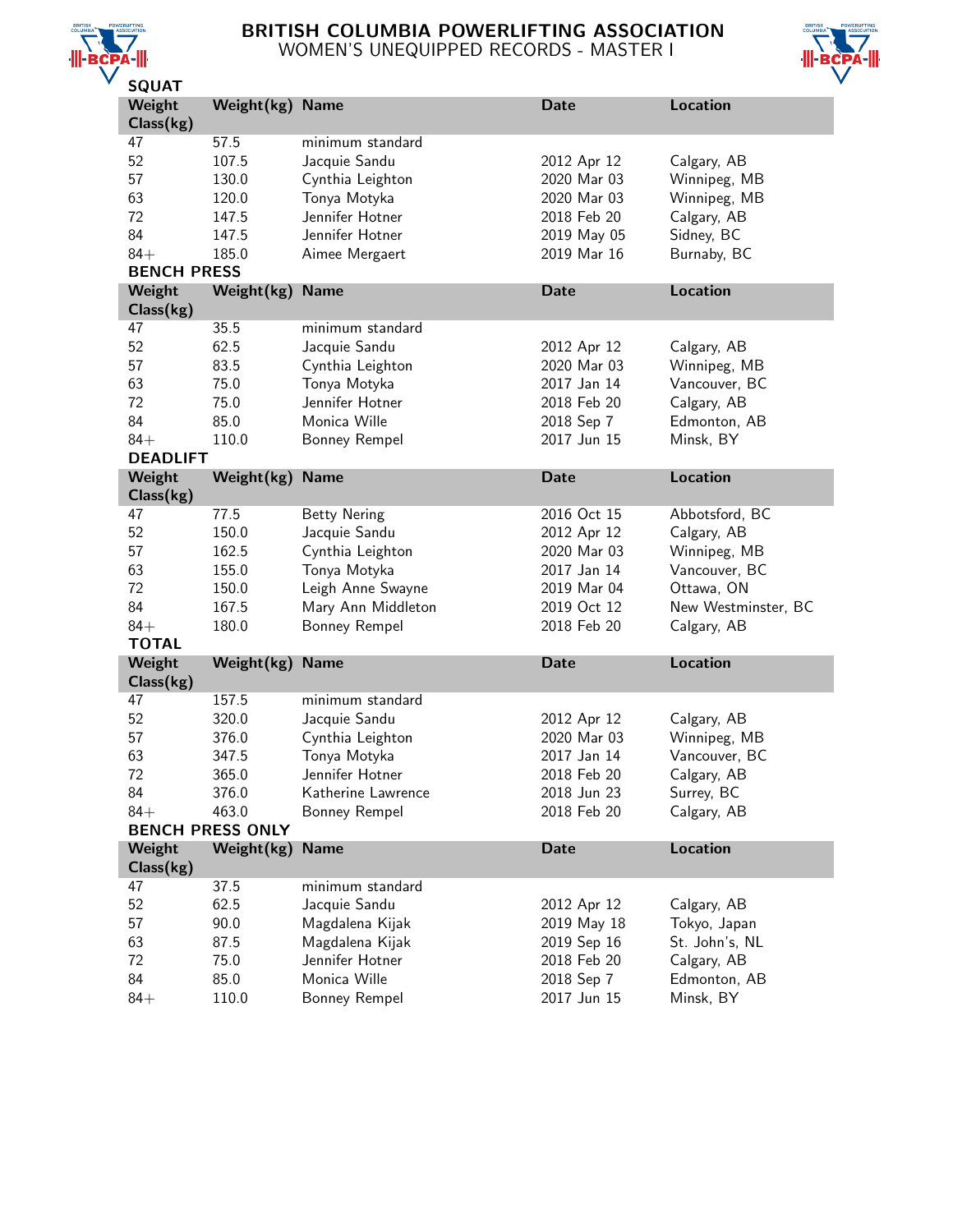

## BRITISH COLUMBIA POWERLIFTING ASSOCIATION WOMEN'S UNEQUIPPED RECORDS - MASTER II



| ---<br>Weight      | Weight(kg) Name         |                      | <b>Date</b> | Location            |
|--------------------|-------------------------|----------------------|-------------|---------------------|
| Class(kg)          |                         |                      |             |                     |
| 47                 | 57.5                    | <b>Betty Nering</b>  | 2017 Jun 10 | Surrey, BC          |
| 52                 | 107.5                   | Jacquie Sandu        | 2012 Apr 12 | Calgary, AB         |
| 57                 | 75.0                    | Meghan O'Connell     | 2019 Mar 04 | Ottawa, ON          |
| 63                 | 120.0                   | Tonya Motyka         | 2020 Mar 03 | Winnipeg, MB        |
| 72                 | 92.5                    | Stephanie Needham    | 2019 Oct 12 | New Westminster, BC |
| 84                 | 145.0                   | Katherine Lawrence   | 2018 Jun 23 | Surrey, BC          |
| $84+$              | 175.0                   | <b>Bonney Rempel</b> | 2017 Mar 13 | Saguenay, QC        |
| <b>BENCH PRESS</b> |                         |                      |             |                     |
| Weight             | Weight(kg)              | <b>Name</b>          | <b>Date</b> | <b>Location</b>     |
| Class(kg)          |                         |                      |             |                     |
| 47                 | 37.5                    | <b>Betty Nering</b>  | 2017 Jan 14 | Vancouver, BC       |
| 52                 | 62.5                    | Jacquie Sandu        | 2012 Apr 12 | Calgary, AB         |
| 57                 | 47.5                    | Meghan O'Connell     | 2018 Sep 7  | Edmonton, AB        |
| 63                 | 56.5                    | Kelly Wharton        | 2019 Oct 12 | New Westminster, BC |
| 72                 | 62.5                    | Stephanie Needham    | 2019 Oct 12 | New Westminster, BC |
| 84                 | 85.0                    | Monica Wille         | 2018 Sep 7  | Edmonton, AB        |
| $84+$              | 110.0                   | <b>Bonney Rempel</b> | 2017 Jun 15 | Minsk, BY           |
| <b>DEADLIFT</b>    |                         |                      |             |                     |
| Weight             | Weight(kg)              | <b>Name</b>          | <b>Date</b> | <b>Location</b>     |
| Class(kg)          |                         |                      |             |                     |
| 47                 | 85.0                    | <b>Betty Nering</b>  | 2017 Jun 10 | Surrey, BC          |
| 52                 | 155.0                   | Jacquie Sandu        | 2012 Jun 14 | Stockholm, Sweden   |
| 57                 | 102.5                   | Teresa Taylor        | 2019 Aug 24 | Victoria, BC        |
| 63                 | 147.5                   | Tonya Motyka         | 2020 Mar 03 | Winnipeg, MB        |
| 72                 | 120.5                   | Sukhdev Kang         | 2019 Oct 12 | New Westminster, BC |
| 84                 | 160.0                   | Katherine Lawrence   | 2018 Jun 23 | Surrey, BC          |
| $84+$              | 180.0                   | Bonney Rempel        | 2018 Feb 20 | Calgary, AB         |
| <b>TOTAL</b>       |                         |                      |             |                     |
| Weight             | Weight(kg)              | <b>Name</b>          | <b>Date</b> | Location            |
| Class(kg)          |                         |                      |             |                     |
| 47                 | 180.0                   | <b>Betty Nering</b>  | 2017 Jun 10 | Surrey, BC          |
| 52                 | 320.0                   | Jacquie Sandu        | 2012 Apr 12 | Calgary, AB         |
| 57                 | 220.0                   | Teresa Taylor        | 2019 Sep 06 | Saskatoon, SK       |
| 63                 | 320.0                   | Tonya Motyka         | 2020 Mar 03 | Winnipeg, MB        |
| 72                 | 280.0                   | Stephanie Needham    | 2019 Oct 12 | New Westminster, BC |
| 84                 | 376.0                   | Katherine Lawrence   | 2018 Jun 23 | Surrey, BC          |
| $84+$              | 463.0                   | Bonney Rempel        | 2018 Feb 20 | Calgary, AB         |
|                    | <b>BENCH PRESS ONLY</b> |                      |             |                     |
| Weight             | Weight $(kg)$           | <b>Name</b>          | <b>Date</b> | Location            |
| Class(kg)          |                         |                      |             |                     |
| 47                 | 37.5                    | <b>Betty Nering</b>  | 2017 Jan 14 | Vancouver, BC       |
| 52                 | 62.5                    | Jacquie Sandu        | 2012 Apr 12 | Calgary, AB         |
| 57                 | 47.5                    | Meghan O'Connell     | 2018 Sep 7  | Edmonton, AB        |
| 63                 | 56.5                    | Kelly Wharton        | 2019 Oct 12 | New Westminster, BC |
| 72                 | 63.0                    | Patricia Kowal       | 2019 Mar 04 | Ottawa, ON          |
| 84                 | 85.0                    | Monica Wille         | 2018 Sep 7  | Edmonton, AB        |
| $84+$              | 110.0                   | Bonney Rempel        | 2017 Jun 15 | Minsk, BY           |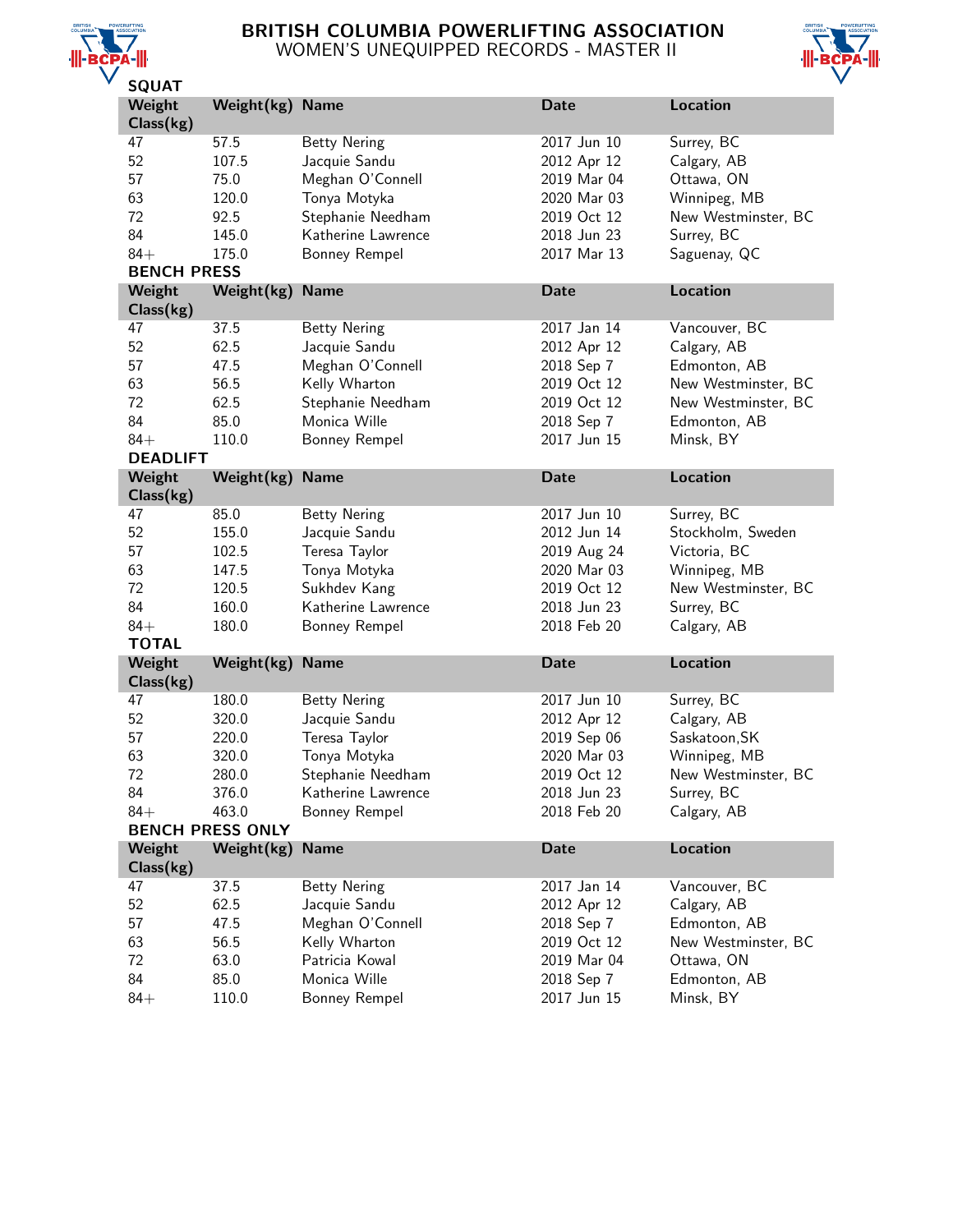

## BRITISH COLUMBIA POWERLIFTING ASSOCIATION WOMEN'S UNEQUIPPED RECORDS - MASTER III



| JQUAI              |                         |                                        |                            |                           |
|--------------------|-------------------------|----------------------------------------|----------------------------|---------------------------|
| Weight             | Weight(kg)              | <b>Name</b>                            | <b>Date</b>                | Location                  |
| Class(kg)          |                         |                                        |                            |                           |
| 47                 | 62.5                    | Monica Ma                              | 2018 Mar 25                | Abbotsford, BC            |
| 52                 | 0.0                     | no minimum                             |                            |                           |
| 57                 | 62.5                    | Sherry Eustace                         | 2019 May 05                | Sidney, BC                |
| 63                 | 95.0                    | Sharlene Brunjes                       | 2020 Mar 03                | Winnipeg, MB              |
|                    |                         |                                        |                            |                           |
| 72                 | 92.5                    | Stephanie Needham                      | 2019 Oct 12                | New Westminster, BC       |
| 84                 | 117.5                   | Stephanie Needham                      | 2017 Jun 10                | Surrey, BC                |
| $84+$              | 115.0                   | Stephanie Needham                      | 2017 Feb 18                | Burnaby, BC               |
| <b>BENCH PRESS</b> |                         |                                        |                            |                           |
| Weight             | Weight(kg)              | <b>Name</b>                            | <b>Date</b>                | <b>Location</b>           |
| Class(kg)          |                         |                                        |                            |                           |
| 47                 | 35.0                    | Monica Ma                              | 2018 Mar 25                | Abbotsford, BC            |
| 52                 | 0.0                     | no minimum                             |                            |                           |
| 57                 | 35.0                    | Sherry Eustace                         | 2018 Feb 10                | Burnaby, BC               |
| 63                 | 47.5                    | Sharlene Brunjes                       | 2017 Apr 9                 | Abbotsford, BC            |
| 72                 |                         |                                        |                            |                           |
|                    | 62.5                    | Stephanie Needham                      | 2019 Oct 12                | New Westminster, BC       |
| 84                 | 67.5                    | Stephanie Needham                      | 2017 Jun 10                | Surrey, BC                |
| $84+$              | 70.0                    | Stephanie Needham                      | 2017 Feb 18                | Burnaby, BC               |
| <b>DEADLIFT</b>    |                         |                                        |                            |                           |
| Weight             | Weight(kg)              | <b>Name</b>                            | <b>Date</b>                | <b>Location</b>           |
| Class(kg)          |                         |                                        |                            |                           |
| 47                 | 90.0                    | Monica Ma                              | 2018 Mar 25                | Abbotsford, BC            |
| 52                 | 0.0                     | no minimum                             |                            |                           |
| 57                 | 85.0                    | Sherry Eustace                         | 2019 May 05                | Sidney, BC                |
| 63                 |                         |                                        | 2020 Mar 03                |                           |
|                    | 122.5                   | Sharlene Brunjes                       |                            | Winnipeg, MB              |
| 72                 | 152.5                   | <b>Judy Seeley</b>                     | 2013 Sep 8                 | Victoria, BC              |
| 84                 | 150.0                   | Stephanie Needham                      | 2017 Jun 10                | Surrey, BC                |
| $84+$              | 145.0                   | Stephanie Needham                      | 2017 Feb 18                | Burnaby, BC               |
| <b>TOTAL</b>       |                         |                                        |                            |                           |
| Weight             | Weight(kg)              | <b>Name</b>                            | <b>Date</b>                | <b>Location</b>           |
| Class(kg)          |                         |                                        |                            |                           |
| 47                 | 187.5                   | Monica Ma                              | 2018 Mar 25                | Abbotsford, BC            |
| 52                 | 0.0                     | no minimum                             |                            |                           |
| 57                 | 180.0                   | Sherry Eustace                         | 2019 May 05                | Sidney, BC                |
| 63                 |                         |                                        | 2020 Mar 03                | Winnipeg, MB              |
|                    | 257.5                   | Sharlene Brunjes                       |                            |                           |
| 72                 | 280.0                   | Stephanie Needham                      | 2019 Oct 12                | New Westminster, BC       |
| 84                 | 335.0                   | Stephanie Needham                      | 2017 Jun 10                | Surrey, BC                |
| $84+$              | 330.0                   | Stephanie Needham                      | 2017 Feb 18                | Burnaby, BC               |
|                    | <b>BENCH PRESS ONLY</b> |                                        |                            |                           |
| Weight             | Weight(kg)              | <b>Name</b>                            | <b>Date</b>                | <b>Location</b>           |
| Class(kg)          |                         |                                        |                            |                           |
| 47                 | 35.0                    | Monica Ma                              | 2018 Mar 25                | Abbotsford, BC            |
| 52                 | 0.0                     | no minimum                             |                            |                           |
| 57                 | 35.0                    | Deanna Clark                           | 2017 Sep 17                | Abbotsford, BC            |
| 63                 | 47.5                    | Sharlene Brunjes                       | 2017 Apr 9                 | Abbotsford, BC            |
|                    |                         |                                        |                            |                           |
| 72                 | 63.0                    | Patricia Kowal                         | 2019 Mar 04                | Ottawa, ON                |
|                    |                         |                                        |                            |                           |
| 84<br>$84+$        | 67.5<br>70.0            | Stephanie Needham<br>Stephanie Needham | 2017 Jun 10<br>2017 Feb 18 | Surrey, BC<br>Burnaby, BC |